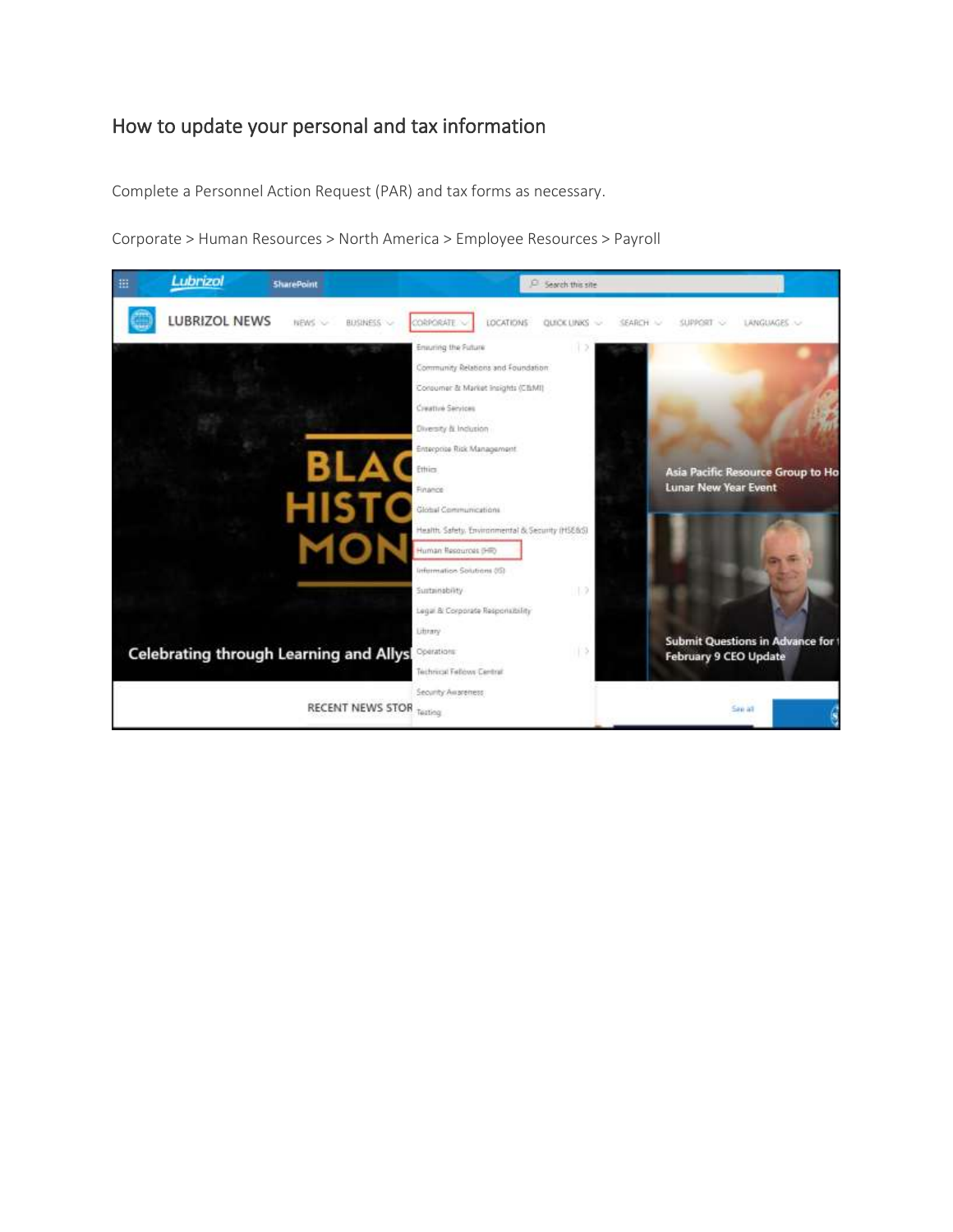

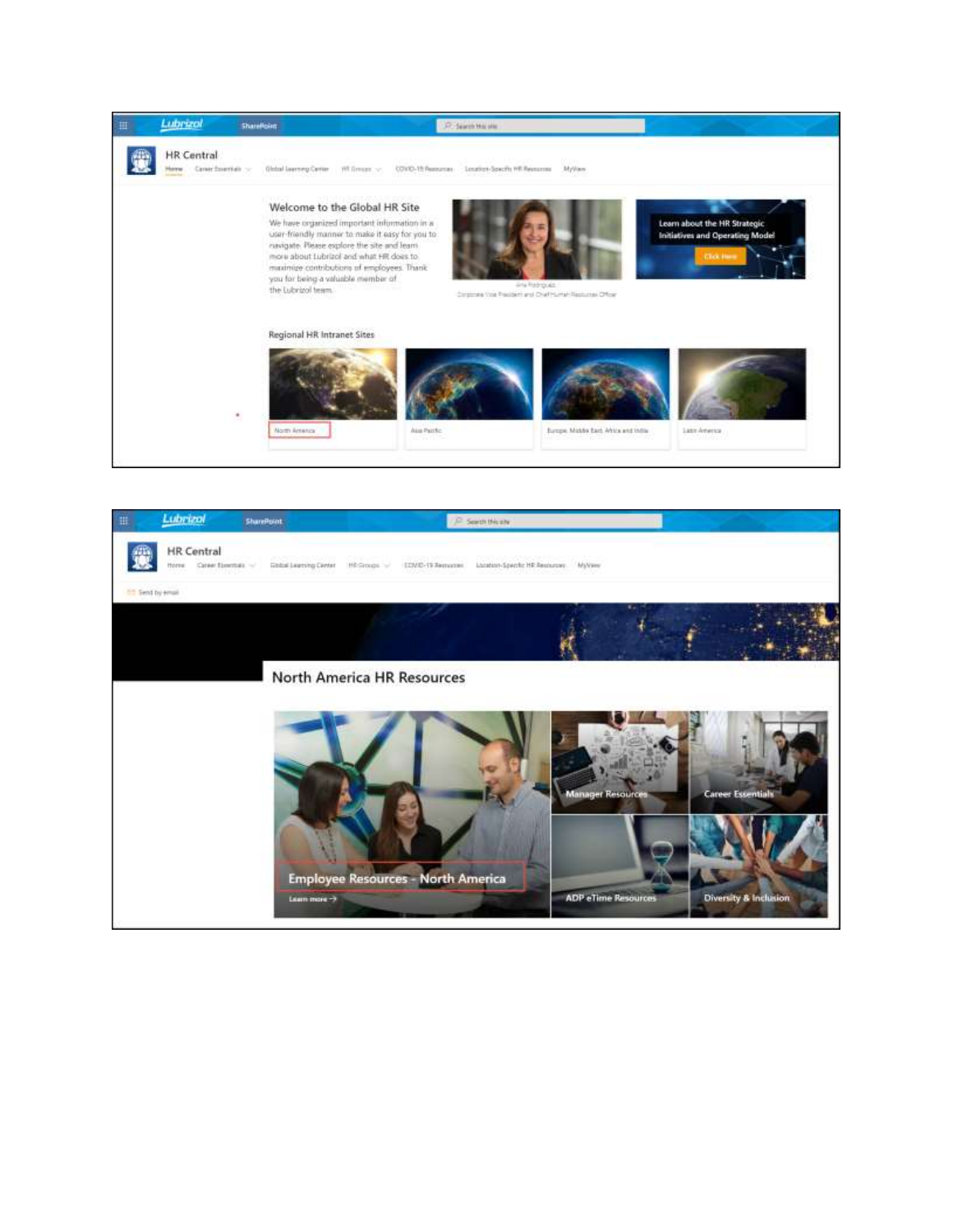

| Lubrizol                                                                             | The Channel for Employee Information                                                                                                                                                       |                                                                                               |                                                                                                                                                                                                                                                                                                                                                          | ۰.<br>Kellstis, Wendy +   My Tags   Help   20 |         |  |
|--------------------------------------------------------------------------------------|--------------------------------------------------------------------------------------------------------------------------------------------------------------------------------------------|-----------------------------------------------------------------------------------------------|----------------------------------------------------------------------------------------------------------------------------------------------------------------------------------------------------------------------------------------------------------------------------------------------------------------------------------------------------------|-----------------------------------------------|---------|--|
|                                                                                      |                                                                                                                                                                                            |                                                                                               |                                                                                                                                                                                                                                                                                                                                                          | This Site: Payroll                            | Search  |  |
|                                                                                      | <b>The Channel</b>                                                                                                                                                                         | Corporate Services                                                                            | <b>Busmesses</b><br><b>Locations</b>                                                                                                                                                                                                                                                                                                                     | Languages                                     | Support |  |
| <b>Find It Fast</b>                                                                  | The Channel > Corporate Services > Human Resources-ARCHIVED > North America > Payroll                                                                                                      |                                                                                               |                                                                                                                                                                                                                                                                                                                                                          |                                               | Contact |  |
| Payros<br>Diversity & Inclusion<br>Payrok.<br>Libraries<br><b>Talent Acquisition</b> | Payroll<br>Wickliffe Payroll Contact:<br>Phone: +1 440 347 1338<br>Fax: +1 440 347 1667<br>Taxes<br>· Federal Tax Information<br>. Local Taxes<br>· Ohio Tax Information<br>. Other States | websites for you to update your deductions directly.<br>Payroll Calendar<br>- Payrol Calendar | We are committed to providing our employees with timely and accurate payroll services. To ensure<br>that our commitment is met, we have provided you with on-line access to forms and valuable external<br><b>Employee Requests</b><br>- Drect Deposit<br>· Pay Statements<br><b>Personnel Action Request</b><br>(PARs)<br>- Reprints - Pay Advice & W-2 |                                               | Paynot  |  |